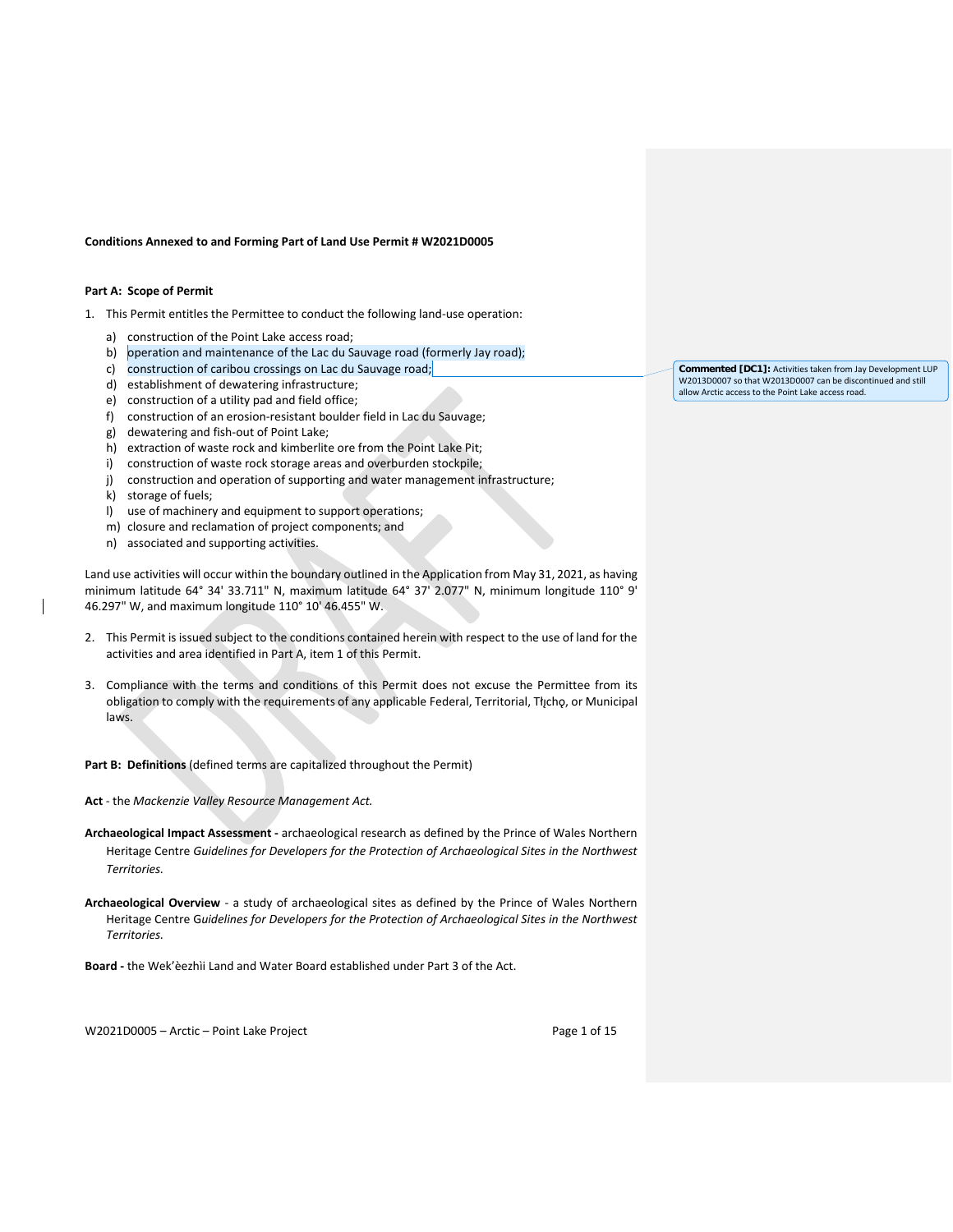**Borehole** - a hole that is made in the surface of the ground by drilling or boring.

- **Closure and Reclamation** the process and activities that facilitate the return of areas affected by the Project to viable and, wherever practicable, self-sustaining ecosystems that are compatible with a healthy environment, human activities, and the surrounding environment.
- **Dogleg** the clearing of a line, trail, or right-of-way that is curved sufficiently so that no part of the clearing beyond the curve is visible when approached from either direction.
- **Drilling Fluid**  any liquid mixture of water, sediment, drilling muds, chemical additives or other wastes that are pumped down hole while drilling and are specifically related to drilling activity.
- **Drilling Waste** all materials or chemicals, solid or liquid, associated with drilling, including drill cuttings and Drilling Fluids.
- **Durable Land** land that is able to withstand repeated use, such as gravel or sand with minimal vegetative cover.
- **Engagement Plan**  a document, developed in accordance with the Board's *Engagement and Consultation Policy* and the *Engagement Guidelines for Applicants and Holders of Water Licences and Land Use Permits*, that clearly describes how, when, and which engagement activities will occur with an affected party during the life of the project.
- **Engineered Structure** any structure or facility designed and approved by a Professional Engineer associated with the Project.

**Flowing Artesian Well** - a well in which water:

- a) Naturally rises above the ground surface or the top of any casing; and
- b) Flows naturally, either intermittently or continuously.

**Fracturing Fluid** - the fluid used to perform a hydraulic fracturing treatment, including the applicable base fluid and all additives.

- **Fuel Storage Container** a container for the storage of petroleum or allied petroleum products with a capacity of less than 230 litres.
- **Fuel Storage Tank**  a closed container for the storage of petroleum or allied petroleum products with a capacity of more than 230 litres.
- **Greywater** all liquid wastes from showers, baths, sinks, kitchens, and domestic washing facilities but not including toilet wastes.
- **Habitat** the area or type of site where a species or an individual of a species of wildlife naturally occurs or on which it depends, directly or indirectly, to carry out its life processes.

**Inspector** - an Inspector designated by the Minister under the Act.

W2021D0005 – Arctic – Point Lake Project Page 2 of 15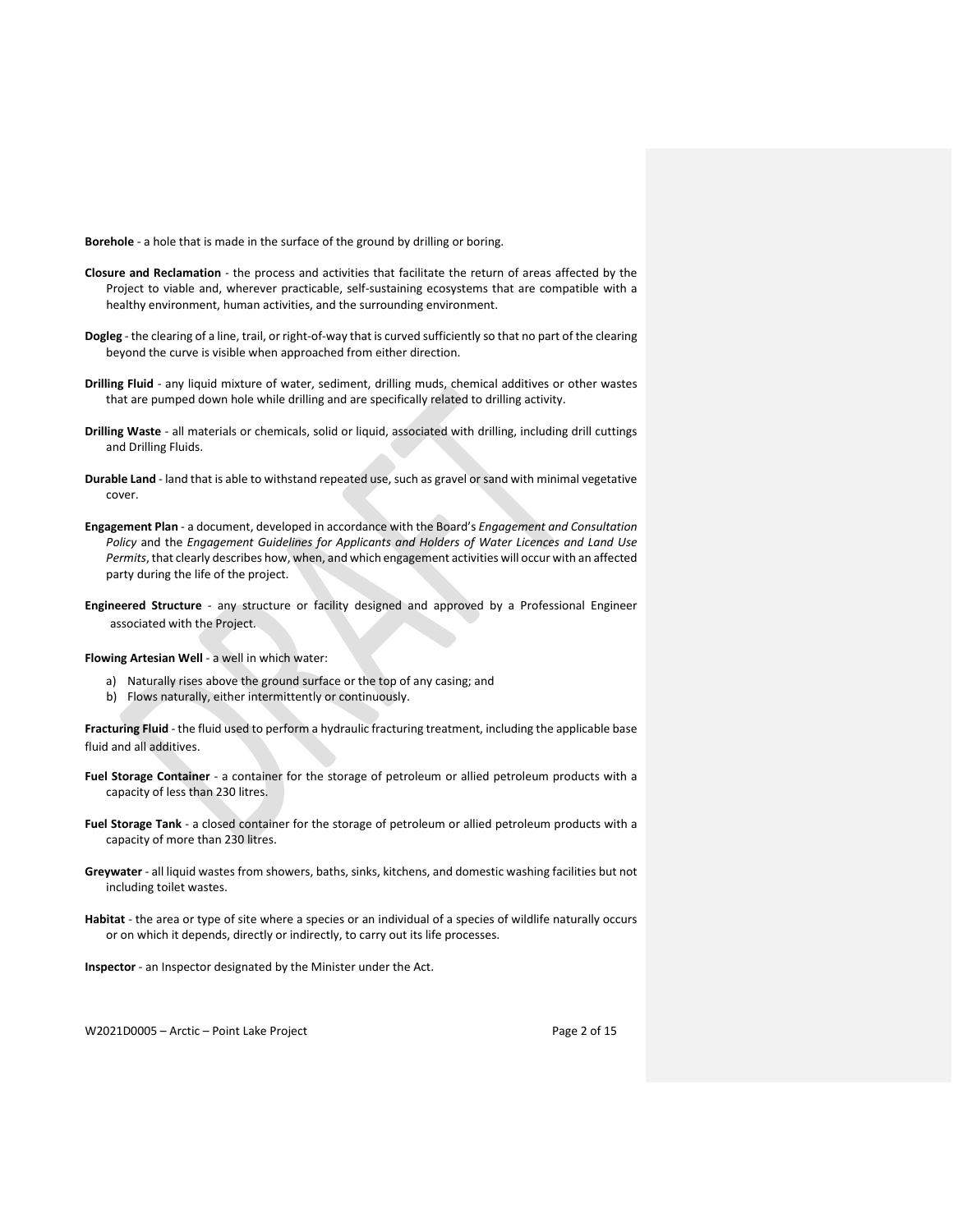**Jay Culture Camp** – the on-the-land culture camp to be used by Aboriginal groups to maintain or establish a connection with disturbed areas of land and restore Traditional Knowledge transfer between generations about the area affected by diamond mining, as required by Measure 7-2 of the Jay Report of Environmental Assessment.

**Jay Development** - means all of the activities and facilities associated with the Construction, operation, and Reclamation of the Jay pit, as described in the Jay Report of Environmental Assessment.

**Jay Report of Environmental Assessment (REA)** - means the Report of Environmental Assessment and Reasons for Decision for EA 1314-01, dated February 1, 2016.

**Jay Road North** - the road branching from the Lac du Sauvage Road and traveling north towards the future location of the Jay waste rock storage area, as shown in Figure 6-9 of the Jay Report of Environmental Assessment.

**Lac du Sauvage Road (formerly Jay Road)**– the road connecting the Jay site to the Misery Road which will allow ore to be transported from the Jay pit to the processing plant. The road initiates at the existing Misery Road and extends to the Jay Road North, as shown in Figure 6-9 of the Jay Report of Environmental Assessment.

- **Minister** the Minister of Indian Affairs and Northern Development Canada or the Minister of the Government of the Northwest Territories – Department of Lands, as the case may be.
- **Ordinary High-Water Mark**  the usual or average level to which a body of water rises at its highest point and remains for sufficient time so as to change the characteristics of the land. In flowing waters (rivers, streams) this refers to the "active channel/bank-full level" which is often the 1:2 year flood flow return level. In inland lakes, wetlands, or marine environments, it refers to those parts of the Watercourse bed and banks that are frequently flooded by water so as to leave a mark on the land and where the natural vegetation changes from predominately aquatic vegetation to terrestrial vegetation (excepting water tolerant species). For reservoirs, this refers to normal high operating levels (full supply level).

**Permittee -** the holder of this permit.

Permafrost - ground (soil or rock) that remains at or below 0°C for at least two consecutive years.

- **Pipeline Road** the road connecting the Misery pit to the Jay Road, as shown in in Figure 6-9 of the Jay Report of Environmental Assessment.
- **Professional Engineer -** a person registered with the Northwest Territories and Nunavut Association of Professional Engineers and Geoscientists to practice as a Professional Engineer in the Northwest Territories as per the territorial *Engineering and Geoscience Professions Act,* and whose professional field of specialization is appropriate to address the components of the Project at hand.
- **Progressive Reclamation**  Closure and Reclamation activities conducted during the operating phase of the project.

W2021D0005 – Arctic – Point Lake Project Page 3 of 15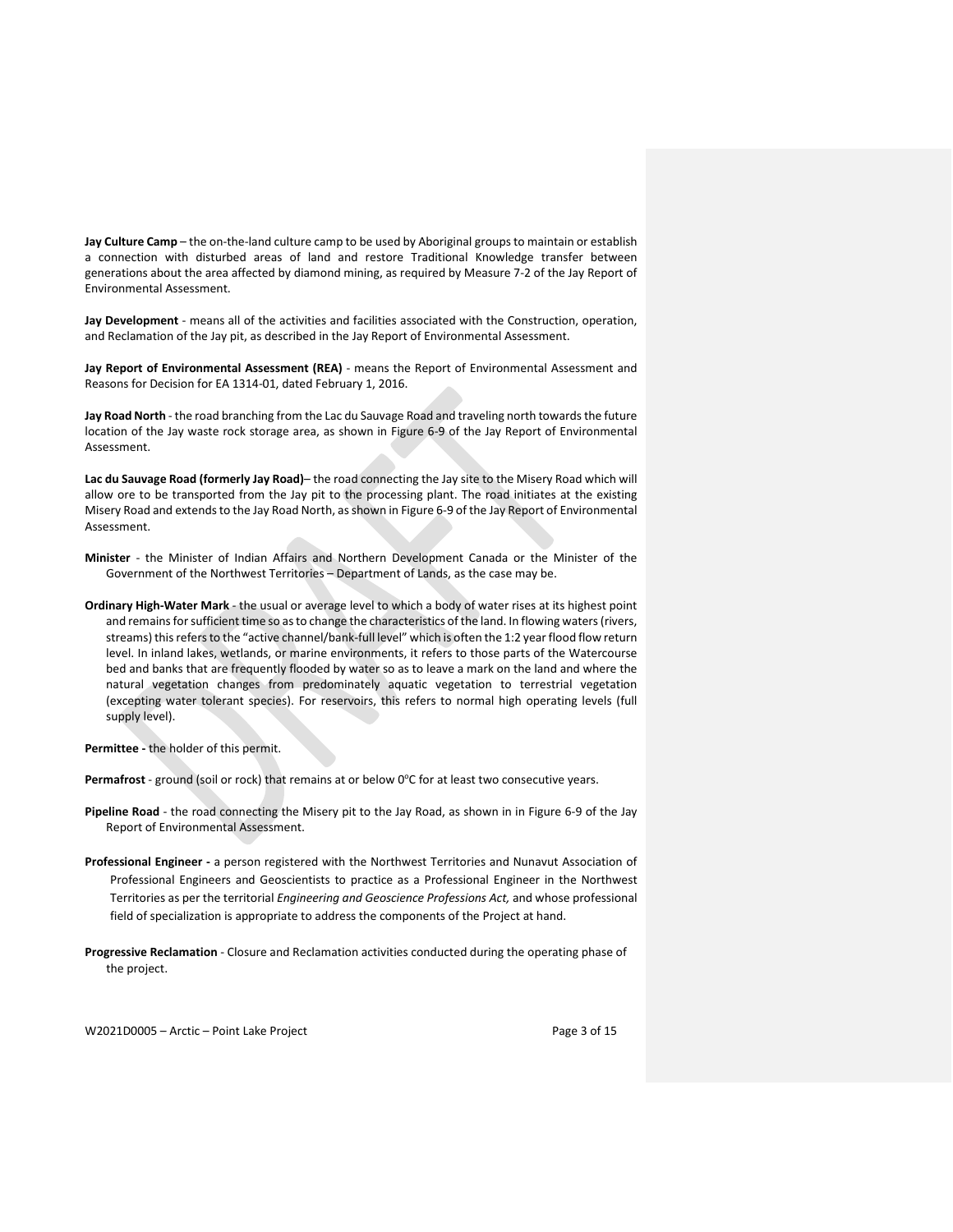**Secondary Containment** - containment that prevents liquids that leak from Fuel Storage Tanks or containers from reaching outside the containment area and includes double-walled Tanks, piping, liners, and impermeable barriers.

**Sewage** - all toilet wastes and Greywater.

- **Spill Contingency Plan** a document, developed in accordance with Aboriginal Affairs and Northern Development Canada's *Guidelines for Spill Contingency Planning* that describes the set of procedures to be implemented to minimize the effects of a spill.
- **Spring Break-up** March 31/April 15 each year, for the purpose of this operation.
- **Safety Data Sheet**  a technical document, typically written by the manufacturer or supplier of a chemical, that provides information about the hazards associated with the product, advice about safe handling and storage, and emergency response procedures.
- **Sump** a human-made pit or natural depression in the earth's surface used for the purpose of depositing Waste that does not contain Toxic Material, such as non-toxic Drilling Waste or Sewage, therein.
- **Toxic Material** any substance that enters or may enter the environment in a quantity or concentration or under conditions such that it:
	- a) Has or may have an immediate or long-term harmful effect on the environment or its biological diversity;
	- b) Constitutes or may constitute a danger to the environment on which life depends; or
	- c) Constitutes or may constitute a danger in Canada to human life or health.
- **Traditional Knowledge Management Framework** a Framework that describes protocols for collecting, storing, managing, and using Traditional Knowledge and will apply to the lifetime of the Point Lake Development (Construction, operations and closure phases).
- **Waste -** any garbage, debris, chemical, or Toxic Material to be used, stored, disposed of, or handled on land, and also as defined in section 51 of the Act**.**
- **Waste Management Plan** a document, developed in accordance with the Board's Guidelines for Developing a Waste Management Plan, that describes the methods of Waste management from Waste generation to final disposal.
- **Watercourse** a natural body of flowing or standing water or an area occupied by water during part of the year, and includes streams, springs, swamps and gulches but does not include groundwater.

**Commented [DC2]:** Added to incorporate the Traditional Knowledge Management Framework

W2021D0005 – Arctic – Point Lake Project Page 4 of 15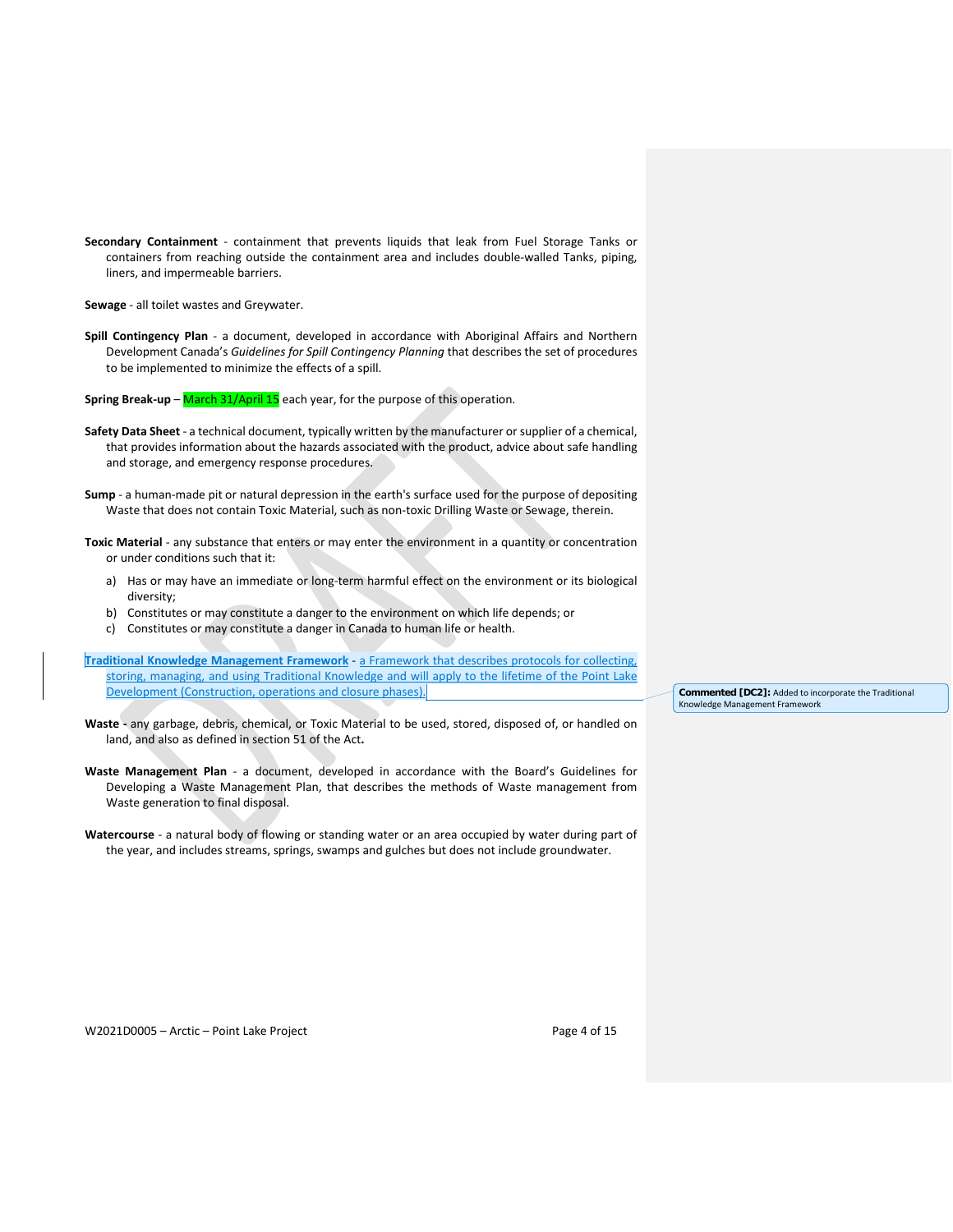**Part C: Conditions Applying to All Activities** (headings correspond to subsection 26(1) of the Mackenzie Valley Land Use Regulations)

|    | Condition                                                                                                                                                                                                | Category                                                  |
|----|----------------------------------------------------------------------------------------------------------------------------------------------------------------------------------------------------------|-----------------------------------------------------------|
|    | $26(1)(a)$ Location and Area                                                                                                                                                                             |                                                           |
| 1. | The Permittee shall only conduct this land-use<br>operation on lands designated in the application.                                                                                                      | <b>LOCATION OF ACTIVITIES</b>                             |
| 2. | The Permittee shall use an existing campsite, as<br>described in the complete application.                                                                                                               | <b>USE EXISTING CAMP</b>                                  |
| 3. | The Permittee shall submit the location of the Jay<br>Culture Camp to the Inspector.                                                                                                                     | <b>CULTURE CAMP</b>                                       |
| 4. | The Permittee shall not locate any Sump within 100<br>metres of the Ordinary High-Water Mark of any<br>Watercourse, unless otherwise authorized in writing<br>by an Inspector.                           | <b>SUMP SETBACK</b>                                       |
|    |                                                                                                                                                                                                          |                                                           |
| 5. | The Permittee shall locate all lines, trails, and right-of-<br>ways to be constructed parallel to any Watercourse a<br>minimum of 100 metres from the Ordinary High-<br>Water Mark, except at crossings. | <b>PARALLEL WATERCOURSE</b><br><b>SETBACK</b>             |
| 6. | The Permittee shall not construct parallel lines or<br>roads, unless an existing line or road cannot be used.                                                                                            | <b>PARALLEL ROADS</b>                                     |
| 7. | The Permittee shall confine the width of the right-of-<br>way to a maximum of<br>$-30$<br>metres.                                                                                                        | <b>WIDTH RIGHT-OF-WAY</b>                                 |
| 8. | Prior to the commencement of the land-use<br>operation, the Permittee shall accompany an<br>Inspector during an inspection of the proposed land<br>use area.                                             | <b>INSPECT LOCATIONS</b>                                  |
|    | 26(1)(b) Time                                                                                                                                                                                            |                                                           |
| 9. | At least 48 hours prior to the initial commencement<br>of the land-use operation, the Permittee's Field                                                                                                  | <b>INITIAL NOTIFICATION - CONTACT</b><br><b>INSPECTOR</b> |
|    | W2021D0005 - Arctic - Point Lake Project                                                                                                                                                                 | Page 5 of 15                                              |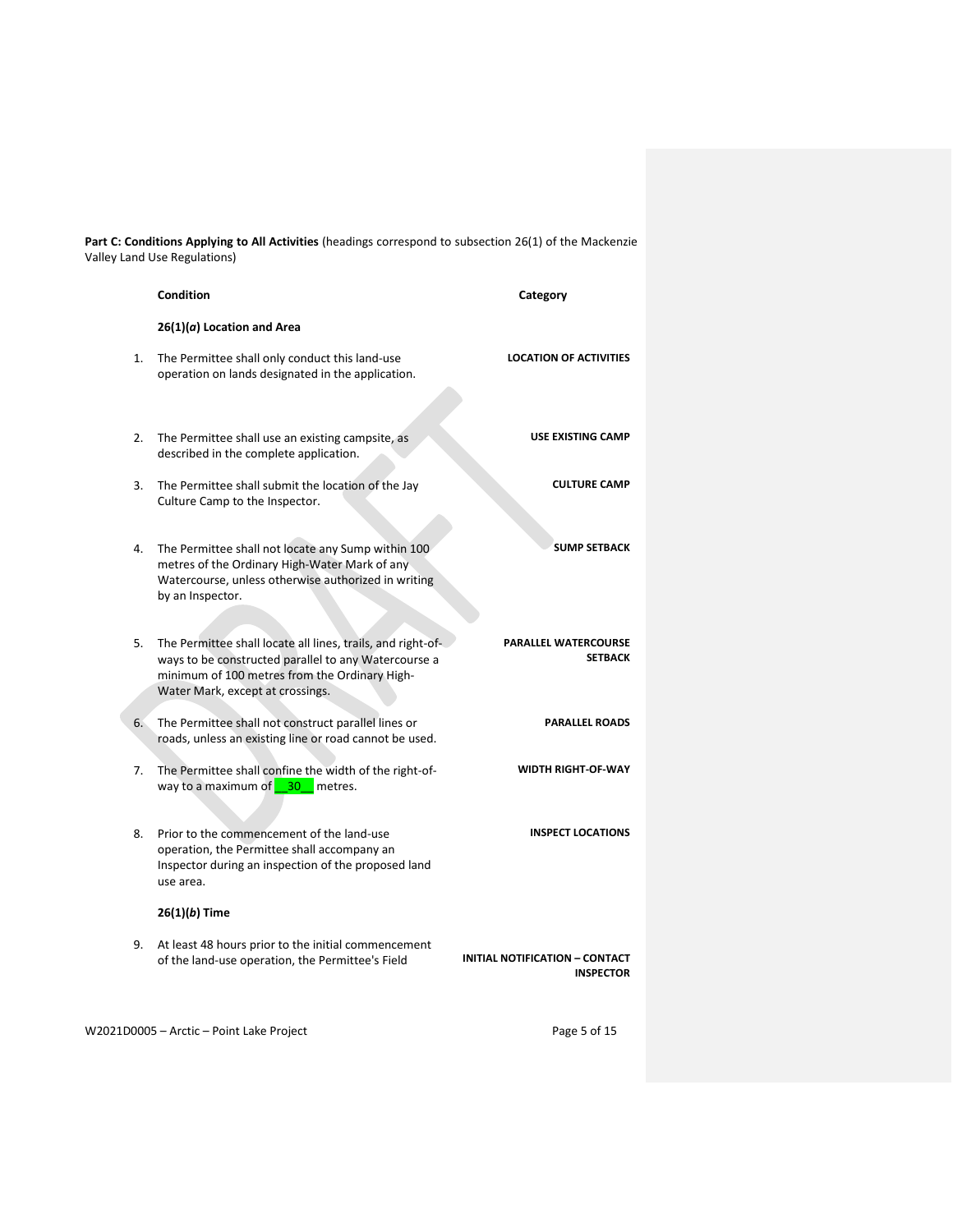Supervisor shall notify the Board and contact an Inspector at (867) 767-9187 ext. 2418

- 10. At least 48 hours prior to commencement of the landuse operation, the Permittee shall provide the following information, in writing, to the Board and an Inspector:
	- a) the name(s) of the person(s) in charge of the field operation;
	- b) alternates; and
	- c) all methods for contacting the above person(s).
- 11. At least ten days prior to the completion of the landuse operation, the Permittee shall advise an Inspector of:
	- a) the plan for removal or storage of equipment and materials;
	- b) when final cleanup and reclamation of the land used will be completed; and
	- c) when the Final Plan will be submitted.

### **26(1)(***c***) Type and Size of Equipment**

12. The Permittee shall only use equipment of a similar type, size, and number to that listed in the complete application.

# **26(1)(***d***) Methods and Techniques**

- 13. Prior to the movement of any vehicle that exerts pressure on the ground in excess of 35 kPa, the Permittee shall scout proposed lines and routes to select the best location for crossing streams and avoiding terrain obstacles. **DETOURS AND CROSSINGS**
- 14. The Permittee shall construct and maintain the overland portion of winter roads with a minimum of 10 cm of packed snow and/or ice at all times during this land-use operation.

W2021D0005 - Arctic - Point Lake Project example that the Page 6 of 15

**WINTER ROADS**

**IDENTIFY AGENT**

**REPORTS BEFORE FINAL REMOVAL**

**USE APPROVED EQUIPMENT**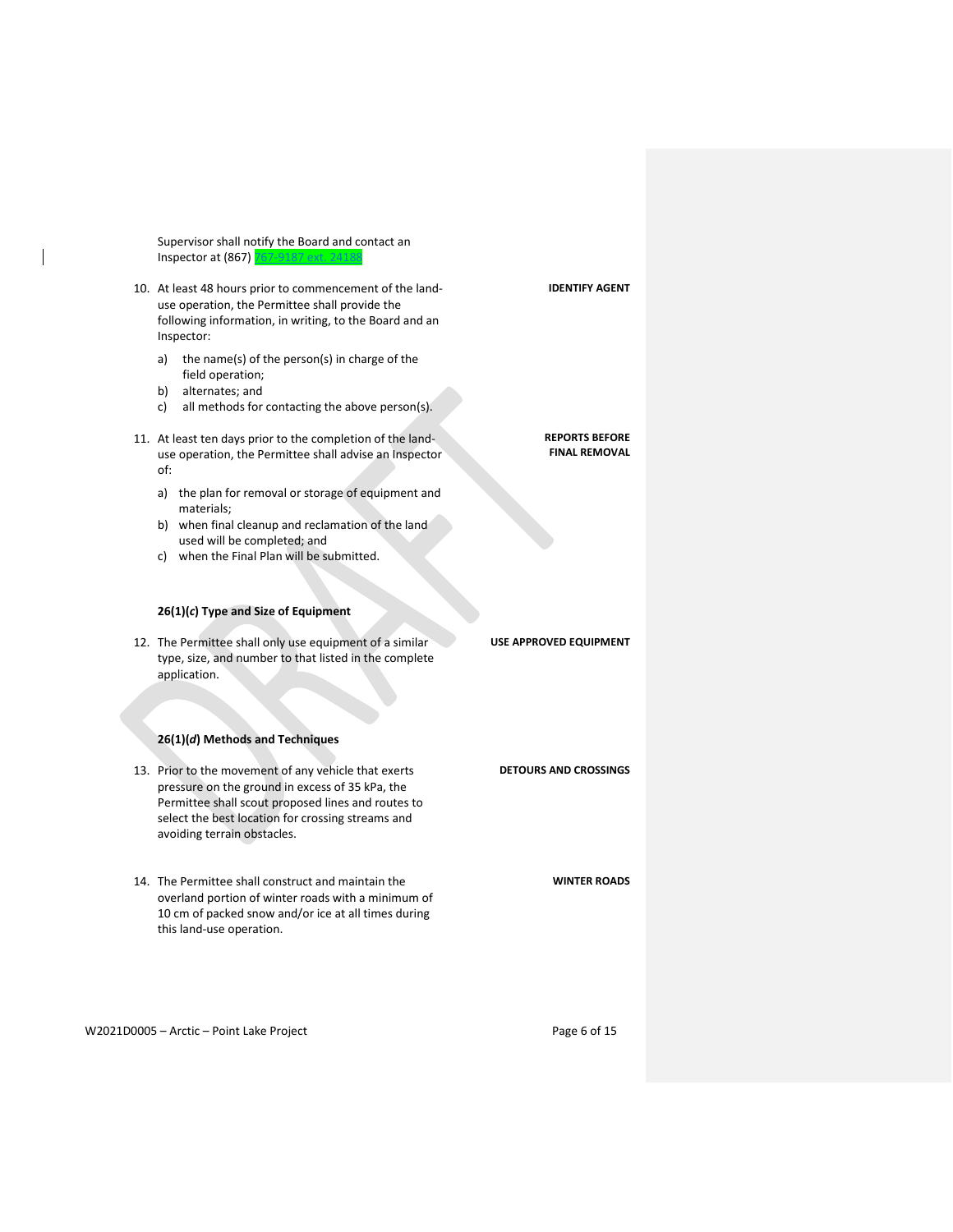| <b>STORAGE ON ICE</b>           | 15. The Permittee shall not erect camps or store material,<br>other than that required for immediate use, on the<br>ice surface of a Watercourse. |  |
|---------------------------------|---------------------------------------------------------------------------------------------------------------------------------------------------|--|
|                                 | 26(1)(e) Type, Location, Capacity, and Operation of<br><b>All Facilities</b>                                                                      |  |
| <b>CLEAN WORK AREA</b>          | 16. The Permittee shall ensure that the land use area is<br>kept clean at all times.                                                              |  |
|                                 | 26(1)(f) Control or Prevention of Ponding of Water,<br>Flooding, Erosion, Slides, and Subsidence of Land                                          |  |
| <b>CULVERT SIZE</b>             | 17. The Permittee shall install and maintain culverts such<br>that scouring does not occur.                                                       |  |
| PERMAFROST PROTECTION           | 18. The Permittee shall insulate the ground surface<br>beneath all structures associated with this land-use<br>operation to prevent:              |  |
|                                 | any vegetation present from being removed;<br>a)<br>b) the melting of Permafrost; and<br>the ground settling and/or eroding.<br>c)                |  |
| <b>NATURAL DRAINAGE</b>         | 19. The land-use operation shall not cause obstruction to<br>any natural drainage.                                                                |  |
| PROGRESSIVE EROSION CONTROL     | 20. The Permittee shall install and maintain suitable<br>erosion control structures as the land-use operation<br>progresses.                      |  |
| <b>REPAIR</b><br><b>EROSION</b> | 21. The Permittee shall apply appropriate mitigation at<br>the first sign of erosion.                                                             |  |
| <b>OFF-ROAD VEHICLE TRAVEL</b>  | 22. The Permittee shall only conduct off-road vehicle<br>travel on snow-covered surfaces.                                                         |  |
| PREVENTION OF RUTTING           | 23. The Permittee shall prepare the site in such a manner<br>as to prevent rutting or gouging of the ground<br>surface.                           |  |
| <b>SUSPEND OVERLAND TRAVEL</b>  | 24. The Permittee shall suspend overland travel of<br>equipment or vehicles at the first sign of rutting or<br>gouging.                           |  |
| Page 7 of 15                    | W2021D0005 - Arctic - Point Lake Project                                                                                                          |  |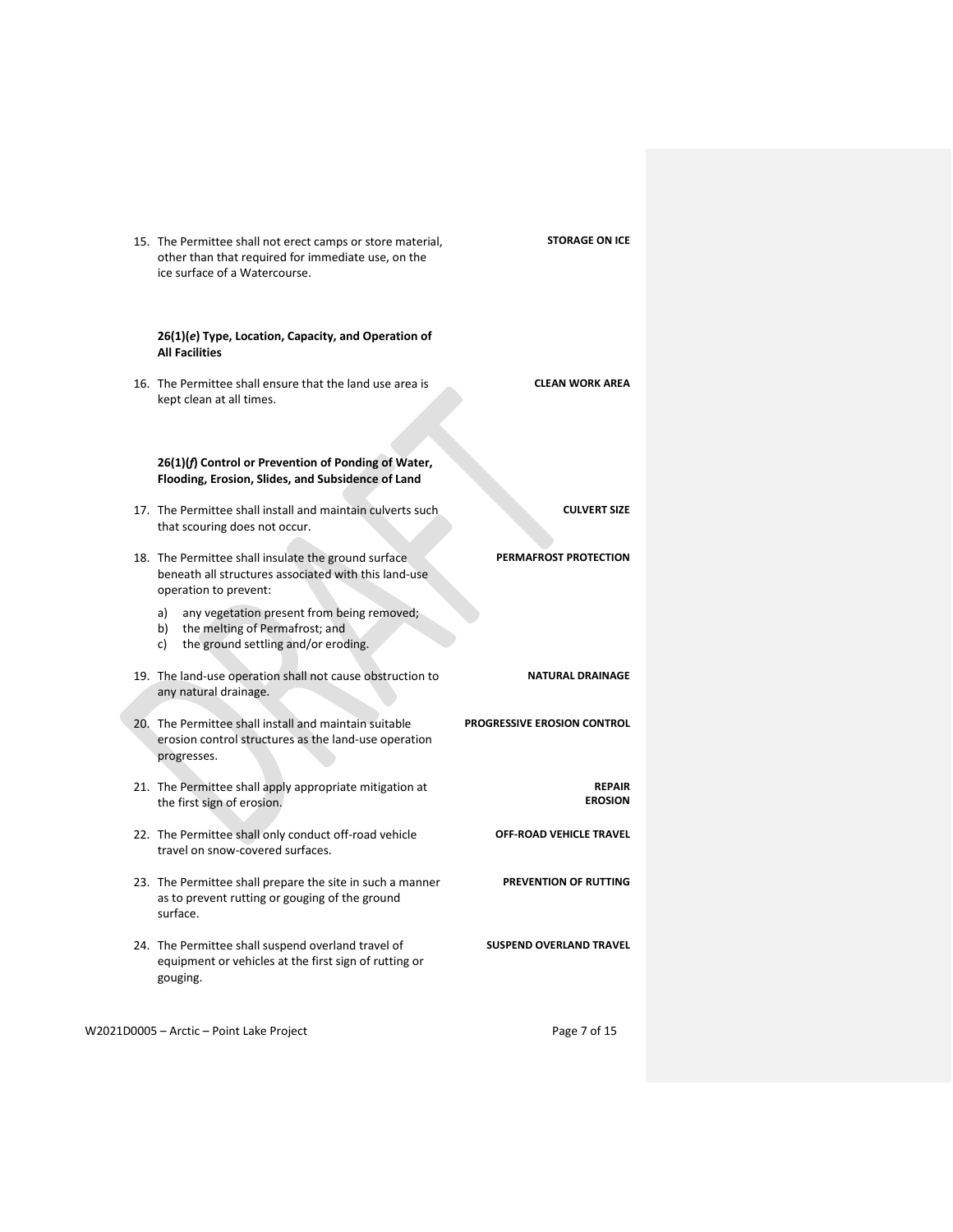| VEHICLE MOVEMENT FREEZE-UP                       | 25. The Permittee shall not move any equipment or<br>vehicles unless the ground surface is in a state<br>capable of fully supporting the equipment or vehicles<br>without rutting or gouging.                                                             |  |
|--------------------------------------------------|-----------------------------------------------------------------------------------------------------------------------------------------------------------------------------------------------------------------------------------------------------------|--|
| <b>CONSTRUCT</b><br><b>ICE BRIDGES SNOWFILLS</b> | 26. The Permittee shall only use clean water and snow in<br>the construction of ice bridges and snow fills.                                                                                                                                               |  |
| <b>REMOVE</b><br><b>ICE BRIDGES/ SNOWFILLS</b>   | 27. Prior to Spring Break-up or completion of the land-<br>use operation, the Permittee shall clean up and either<br>remove or v-notch all ice bridges and snowfills from<br>stream crossings, unless otherwise authorized in<br>writing by an Inspector. |  |
| <b>STREAM BANKS</b>                              | 28. The Permittee shall not cut any stream bank, unless<br>otherwise authorized in writing by an Inspector.                                                                                                                                               |  |
| <b>MINIMIZE APPROACH</b>                         | 29. The Permittee shall minimize approach grades on all<br>Watercourse crossings.                                                                                                                                                                         |  |
| <b>DRY FORDING</b>                               | 30. The Permittee shall use temporary bridges or dry<br>fording when crossing streams.                                                                                                                                                                    |  |
| <b>EQUIPMENT: WATERCOURSE</b><br><b>BUFFER</b>   | 31. The Permittee shall not remove vegetation or operate<br>heavy equipment within 100 metres of the Ordinary<br>High-Water Mark of any Watercourse.                                                                                                      |  |
| <b>EXCAVATION SETBACK</b>                        | 32. The Permittee shall not excavate land within 100<br>metres of the Ordinary High-Water Mark of any<br>Watercourse, unless otherwise authorized in writing<br>by an Inspector.                                                                          |  |
|                                                  | 26(1)(g) Use, Storage, Handling, and Ultimate<br><b>Disposal of Any Chemical or Toxic Material</b>                                                                                                                                                        |  |
| <b>CHEMICALS</b>                                 | 33. At least seven days prior to the use of any chemicals<br>that were not identified in the complete application,<br>the Safety Data Sheets must be provided to the Board<br>and an Inspector.                                                           |  |
| <b>RECLAIM</b><br><b>NON-OIL AND GAS SUMPS</b>   | 34. Prior to the expiry date of this Permit or the end of<br>the land-use operation whichever comes first, the<br>Permittee shall backfill and restore all Sumps, unless<br>otherwise authorized in writing by an Inspector.                              |  |

W2021D0005 - Arctic - Point Lake Project example 2 and 2 and 2 and 2 and 2 and 2 and 2 and 2 and 2 and 2 and 2 and 2 and 2 and 2 and 2 and 2 and 2 and 2 and 2 and 2 and 2 and 2 and 2 and 2 and 2 and 2 and 2 and 2 and 2 and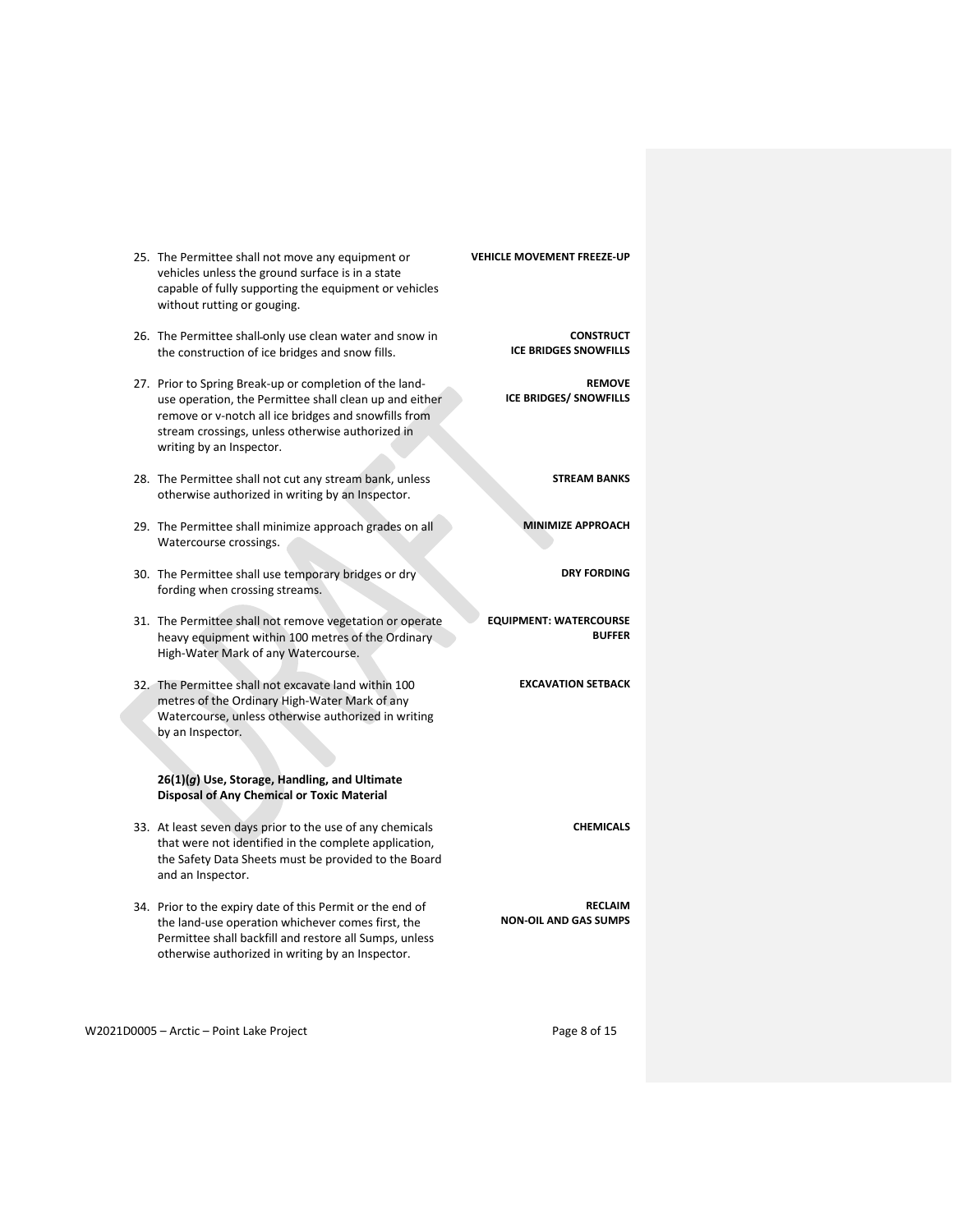- 35. The Permittee shall dispose of all Toxic Material as described in the approved Waste Management Plan.
- 36. The Permittee shall dispose of all combustible Waste petroleum products by removal to an approved disposal facility.

#### **26(1)(***h***) Wildlife and Fish Habitat**

- 37. The Permittee shall operate in accordance with the **Wildlife Effects Management Plan** (WEMP) and **Caribou Roads Mitigation Plan** (CRMP), and take all reasonable measures, to prevent damage to wildlife Habitat and fish Habitat.
- 38. At least XX days prior to WRSA construction, the Permittee shall submit a revised **Road Construction Plan** showing the location and design of caribou road crossings for **Lac du Sauvage Road** and Point Lake Project access road, developed in conjunction with Indigenous organizations, to the Board for approval. The Permittee shall ensure caribou crossings are constructed in accordance with the approved plan.

The Plan should clearly demonstrate that the following requirements of the Jay Report of Environmental Assessment have been satisfied:

a) "…will construct caribou crossing features along a minimum of 70% of the length of the Jay Road" (REA Measure 6-1).

b) "…to fund a Traditional Knowledge Elders Group (TKEG), to be in place prior to construction… The Group is required to advise on the construction and operation of the Jay Road, [and] esker crossing… that limit impacts to caribou" (REA Measure 6-5).

39. The Permittee shall ensure that power line pads and power poles do not obstruct caribou crossings along the **Lac du Sauvage Road** and **Jay Road North**.

**26(1)(***i***) Storage, Handling, and Disposal of Refuse or Sewage**

W2021D0005 – Arctic – Point Lake Project Page 9 of 15

**WASTE CHEMICAL DISPOSAL**

## **WASTE PETROLEUM DISPOSAL**

**HABITAT DAMAGE**

#### **CARIBOU CROSSINGS PLAN**

**Commented [WB3]:** Please comment on recommended number of days prior to WRSA construction Parties believe should be required for submission of this Plan.

**CARIBOU CROSSINGS**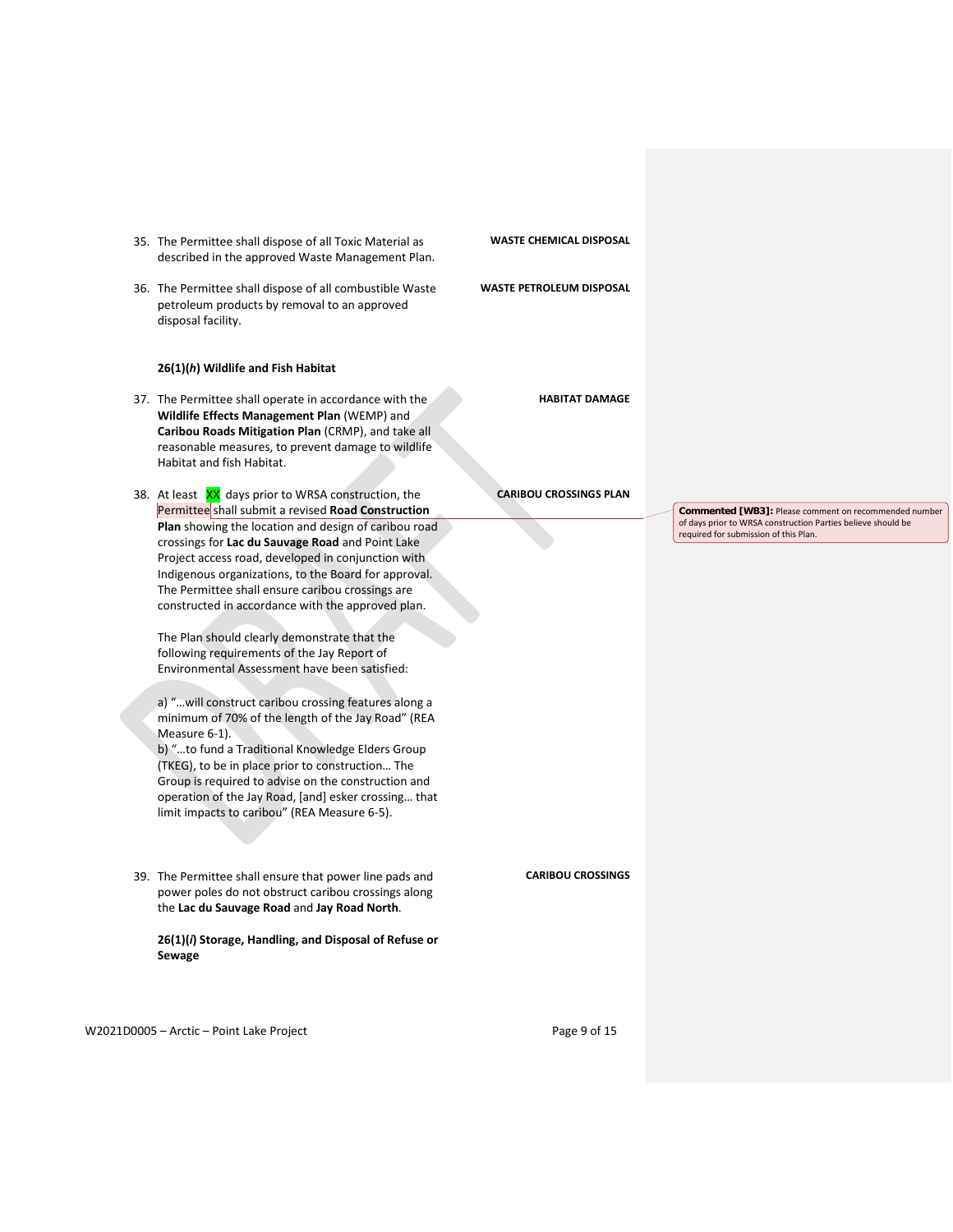| 40. The Permittee shall dispose of all Waste as described<br>in the Waste Management Plan, once approved, and<br>shall annually review the plan and make any<br>necessary revisions to reflect changes in operations,<br>technology, chemicals, or fuels, or as directed by the<br>Board. Revisions to the plan shall be submitted to the<br>Board for approval. | <b>WASTE MANAGEMENT</b>                         |
|------------------------------------------------------------------------------------------------------------------------------------------------------------------------------------------------------------------------------------------------------------------------------------------------------------------------------------------------------------------|-------------------------------------------------|
| 41. The Permittee shall keep all garbage and debris in a<br>secure container until disposal.                                                                                                                                                                                                                                                                     | <b>GARBAGE CONTAINER</b>                        |
| 42. The Permittee shall dispose of all Sewage and<br>Greywater into a Sump at least 100 metres from the<br>Ordinary High-Water Mark of any Watercourse.                                                                                                                                                                                                          | <b>SEWAGE DISPOSAL - SUMP</b><br><b>SETBACK</b> |
| 43. The Permittee shall dispose of all Sewage and<br>Greywater as described in the approved Waste<br>Management Plan.                                                                                                                                                                                                                                            | SEWAGE DISPOSAL - PLAN                          |
| 26(1)(j) Protection of Historical, Archaeological, and<br><b>Burial Sites</b>                                                                                                                                                                                                                                                                                    |                                                 |
| 44. The Permittee shall not operate any vehicle or<br>equipment within 150 metres of a known or<br>suspected historical or archaeological site or burial<br>ground.                                                                                                                                                                                              | <b>ARCHAEOLOGICAL BUFFER</b>                    |
| 45. The Permittee shall not knowingly remove, disturb, or<br>displace any archaeological specimen or site.                                                                                                                                                                                                                                                       | <b>SITE DISTURBANCE</b>                         |
| 46. The Permittee shall, where a suspected<br>archaeological or historical site, or burial ground is<br>discovered:                                                                                                                                                                                                                                              | SITE DISCOVERY AND<br><b>NOTIFICATION</b>       |
| a)<br>immediately suspend operations on the site; and<br>b)<br>notify the Board at (867) 765-4592 or an<br>Inspector at (867) 767-9187 ext. 24188 and the<br>Prince of Wales Northern Heritage Centre at 767-<br>9347 ext. 71251 or ext. 71255.                                                                                                                  |                                                 |
| 47. At least 60 days prior to any new land disturbance,<br>including new drill sites, the Permittee shall conduct<br>an Archaeological Overview to identify areas of high<br>and low potential for archaeological and burial sites<br>and shall submit a summary report to the Board and<br>the Prince of Wales Northern Heritage Centre.                        | <b>ARCHAEOLOGICAL OVERVIEW</b>                  |

W2021D0005 - Arctic - Point Lake Project example 20 of 15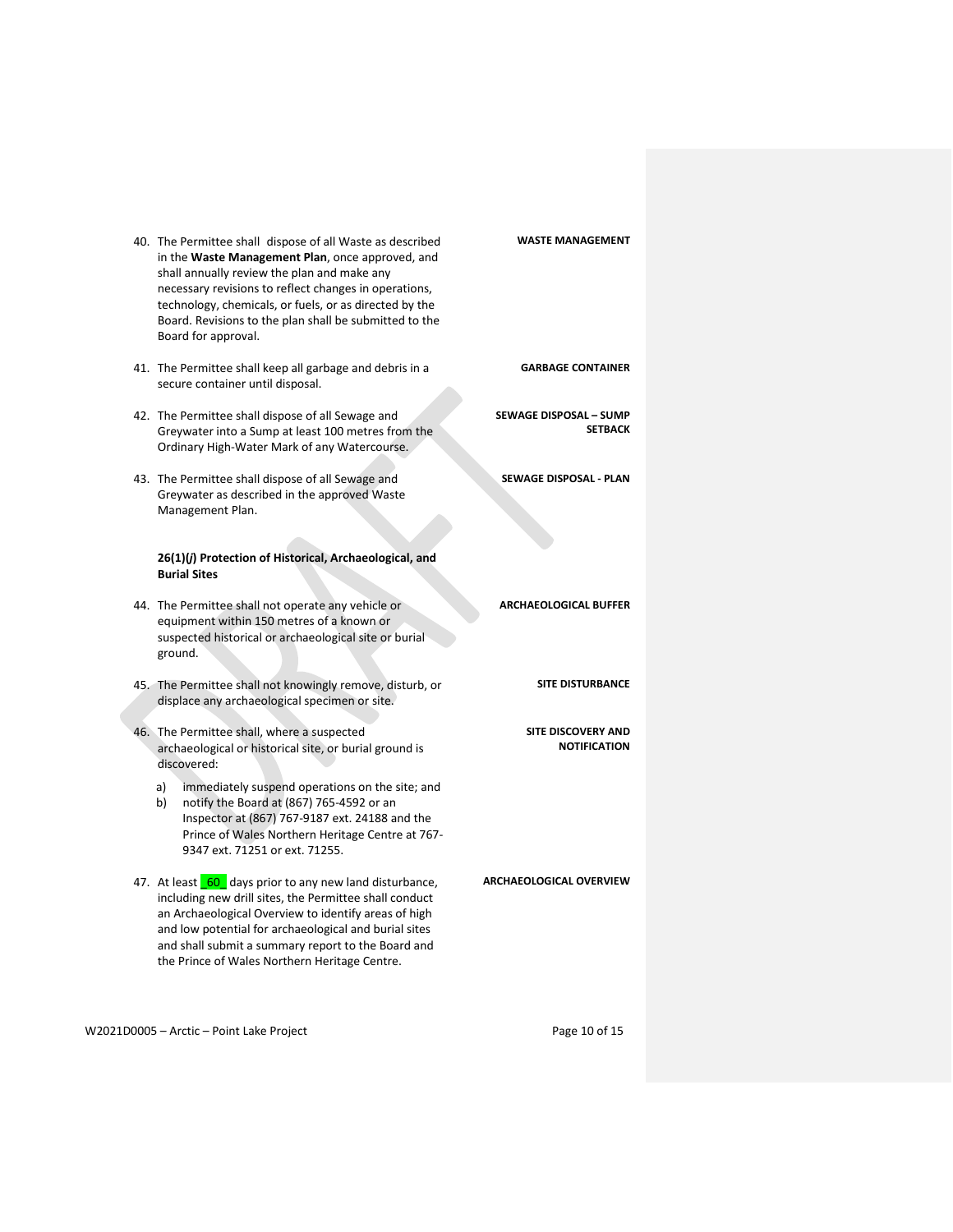| 48. Prior to disturbance in areas of high potential for<br>archaeological or burial sites identified in the<br>Archaeological Overview, the Permittee shall conduct<br>an Archaeological Impact Assessment of the sites<br>where disturbance is planned and shall submit a<br>summary report to the Board and the Prince of Wales<br>Northern Heritage Centre. | <b>AIA - HIGH POTENTIAL</b>                           |                                                                                                                                        |
|----------------------------------------------------------------------------------------------------------------------------------------------------------------------------------------------------------------------------------------------------------------------------------------------------------------------------------------------------------------|-------------------------------------------------------|----------------------------------------------------------------------------------------------------------------------------------------|
| 49. Prior to any new land disturbance, the Permittee shall<br>conduct an Archaeological Impact Assessment of the<br>sites where disturbance is planned and shall submit a<br>summary report to the Board and the Prince of Wales<br>Northern Heritage Centre.                                                                                                  | <b>AIA</b>                                            |                                                                                                                                        |
| 26(1)(/) Security Deposit                                                                                                                                                                                                                                                                                                                                      |                                                       |                                                                                                                                        |
| 50. Prior to the commencement of the land-use<br>operation, the Permittee shall deposit with the<br>Minister a security deposit in the amount of CDN<br>Ś.                                                                                                                                                                                                     | <b>SECURITY DEPOSIT</b>                               | <b>Commented [RB4]:</b> The Board has not yet made a decision on<br>security. Please provide an recommendations on security in Closing |
|                                                                                                                                                                                                                                                                                                                                                                |                                                       |                                                                                                                                        |
| 51. All costs to remediate the area under this Permit are<br>the responsibility of the Permittee.                                                                                                                                                                                                                                                              | <b>RESPONSIBILITY FOR</b><br><b>REMEDIATION COSTS</b> | Arguments.<br>Arctic has proposed a security deposit of CDN \$940,964.<br>GNWT has proposed a security deposit of CDN \$986,852.       |
| 26(1)(m) Fuel Storage<br>52. The Permittee shall:                                                                                                                                                                                                                                                                                                              | <b>REPAIR LEAKS</b>                                   |                                                                                                                                        |
| examine all Fuel Storage Containers and Tank for<br>a)<br>leaks; and<br>repair all leaks immediately.<br>b)                                                                                                                                                                                                                                                    |                                                       |                                                                                                                                        |
| 53. The Permittee shall place Fuel Storage Containers and<br>or Tanks a minimum of 100 metres from the Ordinary<br>High-Water Mark of any Watercourse, unless<br>otherwise authorized in writing by an Inspector.                                                                                                                                              | <b>FUEL STORAGE SETBACK</b>                           |                                                                                                                                        |
| 54. The Permittee shall ensure that all fuel caches have<br>adequate Secondary Containment.                                                                                                                                                                                                                                                                    | <b>FUEL CACHE SECONDARY</b><br><b>CONTAINMENT</b>     |                                                                                                                                        |
| 55. The Permittee shall set up all refueling points with<br>Secondary Containment.                                                                                                                                                                                                                                                                             | <b>SECONDARY CONTAINMENT -</b><br><b>REFUELING</b>    |                                                                                                                                        |

W2021D0005 – Arctic – Point Lake Project extending the Magnus Page 11 of 15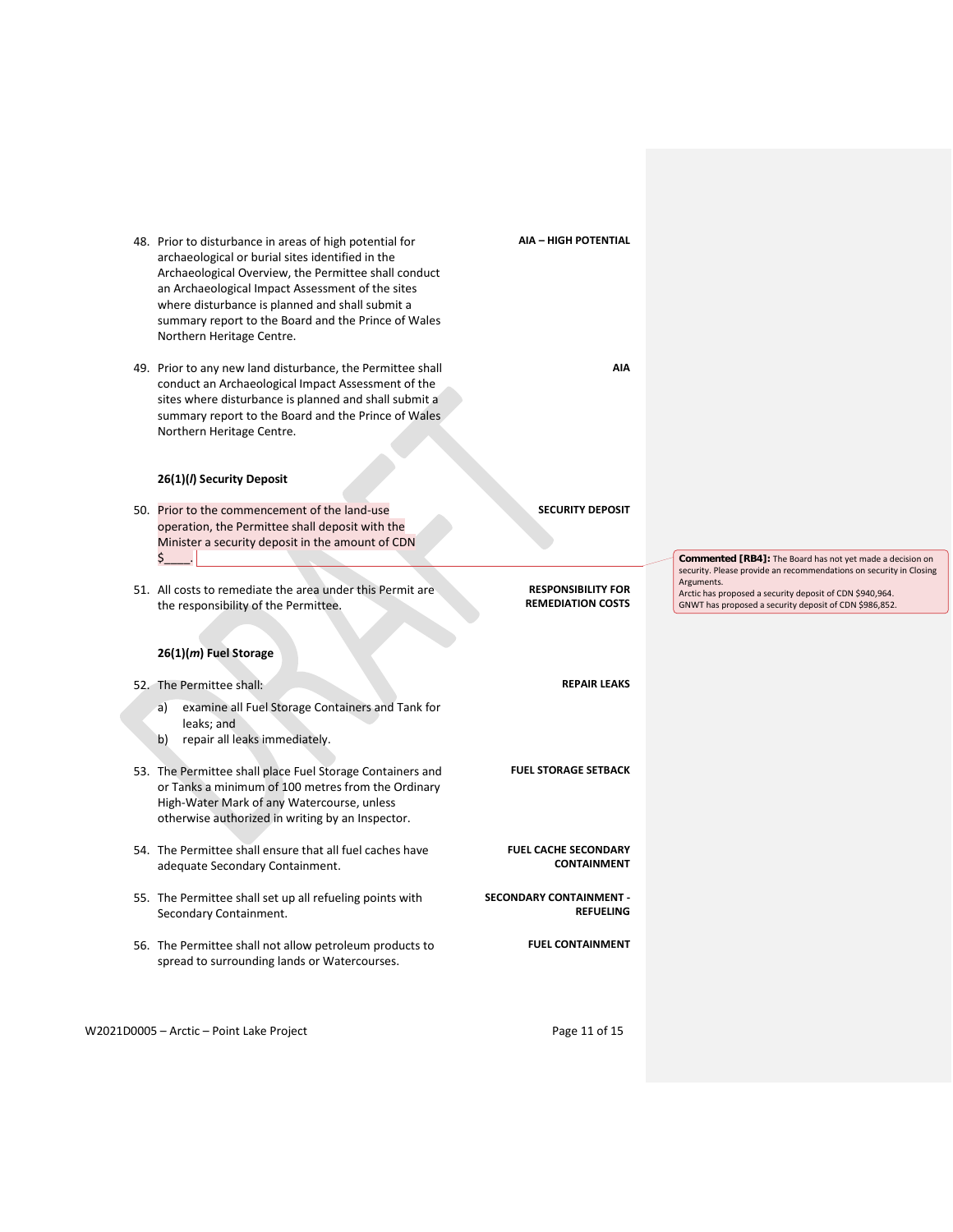| <b>FUEL ON LAND</b>              | 57. The Permittee shall locate mobile fuel facilities on<br>land when the facilities are stationary for more than<br>12 hours.                                                                                                                                                                                                               |  |
|----------------------------------|----------------------------------------------------------------------------------------------------------------------------------------------------------------------------------------------------------------------------------------------------------------------------------------------------------------------------------------------|--|
| <b>MARK CONTAINERS AND TANKS</b> | 58. The Permittee shall mark all Fuel Storage Containers<br>and Tanks with the Permittee's name.                                                                                                                                                                                                                                             |  |
| <b>MARK FUEL LOCATION</b>        | 59. The Permittee shall mark all stationary fuel caches<br>and fuel storage facilities with flags, posts, or similar<br>devices so that they are at all times plainly visible to<br>local vehicle travel.                                                                                                                                    |  |
| <b>MAXIMUM FUEL ON SITE</b>      | 60. The Permittee shall have a maximum of 20,000<br>litres of fuel stored on the land use site at any time,<br>unless otherwise approved by the Board.                                                                                                                                                                                       |  |
| <b>REPORT FUEL LOCATION</b>      | 61. Within ten days of the establishment of any fuel<br>cache, the Permittee shall report the location and<br>quantity of the cache in writing to the Board and an<br>Inspector.                                                                                                                                                             |  |
| <b>SEAL OUTLET</b>               | 62. The Permittee shall seal all outlets of Fuel Storage.<br>Containers and store the containers on their sides<br>with the outlets located at 3 and 9 o'clock, except for<br>containers currently in use.                                                                                                                                   |  |
| <b>SPILL CONTINGENCY PLAN</b>    | 63. The Permittee shall comply with the Spill<br><b>Contingency Plan, once approved, and shall annually</b><br>review the plan and make any necessary revisions to<br>reflect changes in operations, technology, chemicals,<br>or fuels, or as directed by the Board. Revisions to the<br>plan shall be submitted to the Board for approval. |  |
| <b>SPILL RESPONSE</b>            | 64. Prior to commencement of the land-use operation<br>the Permittee shall ensure that spill-response<br>equipment is in place to respond to any potential<br>spills.                                                                                                                                                                        |  |
| <b>DRIP TRAYS</b>                | 65. All equipment that may be parked for two hours or<br>more, shall have a haz-mat/drip tray under it or be<br>sufficiently diapered. Leaky equipment shall be<br>repaired immediately.                                                                                                                                                     |  |
| <b>CLEAN UP SPILLS</b>           | 66. The Permittee shall clean up all leaks, spills, and<br>contaminated material immediately                                                                                                                                                                                                                                                 |  |
| <b>REPORT SPILLS</b>             | 67. During the period of this Permit, if a spill occurs or is<br>foreseeable, the Permittee shall:                                                                                                                                                                                                                                           |  |
| Page 12 of 15                    | W2021D0005 - Arctic - Point Lake Project                                                                                                                                                                                                                                                                                                     |  |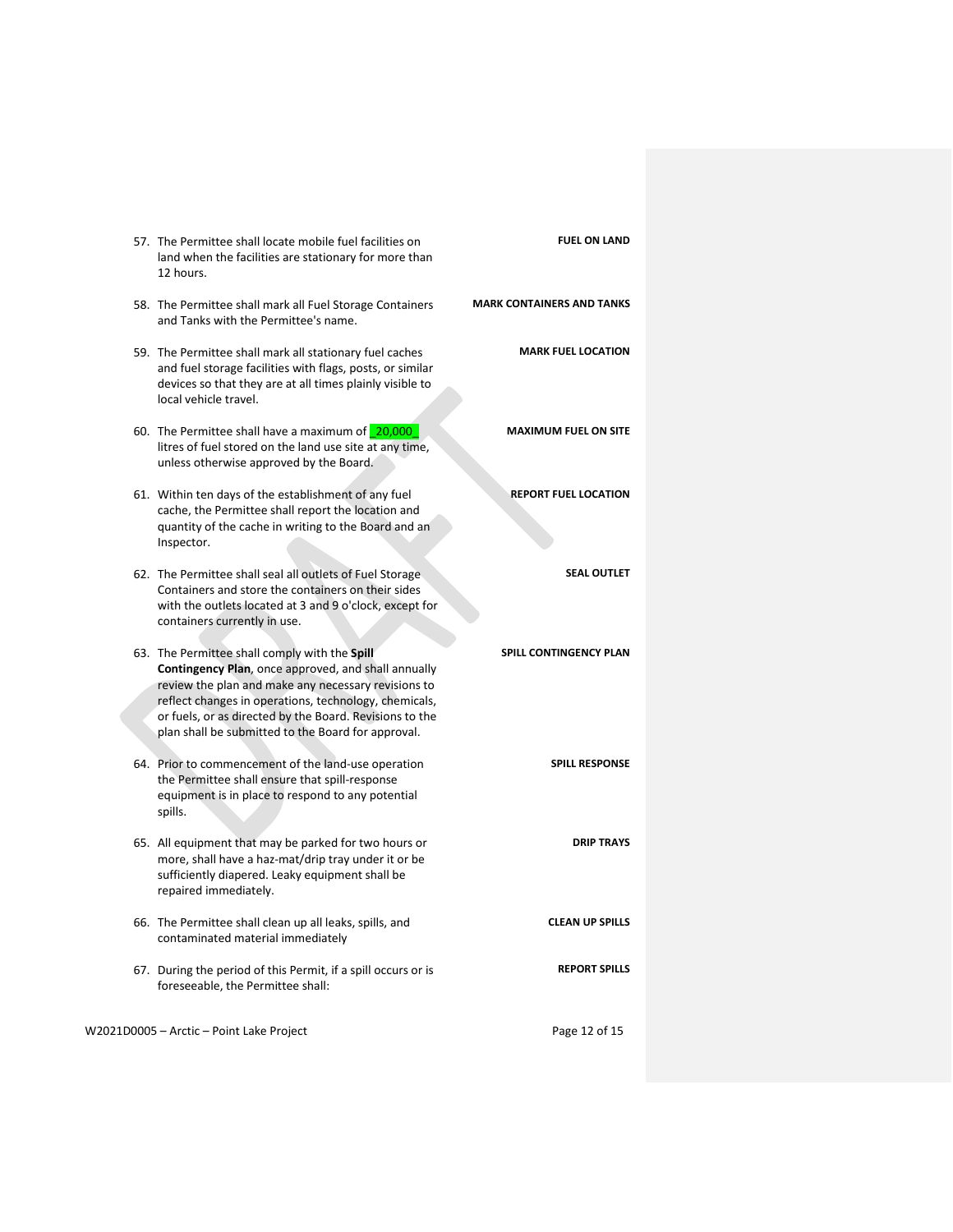- a) implement the approved Spill Contingency Plan;
- b) report it immediately using the NU-NT Spill
	- Report Form by one of the following methods:
	- Telephone: (867) 920-8130 • Fax: (867) 873-6924
	- E-mail[: spills@gov.nt.ca](mailto:spills@gov.nt.ca)
	- Online: Spill Reporting and Tracking
- Database c) within 24 hours, notify the Board and an
- Inspector; and d) within 30 days of initially reporting the incident, submit a detailed report to the Board and an Inspector, including descriptions of causes, response actions, and any changes to procedures to prevent similar occurrences in the future. Any updates to this report shall be provided to the Board and an Inspector in writing as changes occur.

## **26(1)(***n***) Methods and Techniques for Debris and Brush Disposal**

68. The Permittee shall not clear areas larger than identified in the complete application. **MINIMIZE AREA CLEARED**

# **26(1)(***o***) Restoration of the Lands**

69. All areas affected by construction or removal activities shall be stabilized and landscaped to their pre-construction profiles, unless otherwise authorized in writing by an Inspector. **PRE-CONSTRUCTION PROFILES** 70. The Permittee shall dispose of all overburden as approved by the Board, or as otherwise authorized in writing by an Inspector. **DISPOSAL OF OVERBURDEN** 71. The Permittee shall save the organic soil stripped from the land use area and shall use the organic soil for reclamation as approved by the Board, or otherwise authorized in writing by an Inspector. **SAVE AND PLACE ORGANIC SOIL** 72. Prior to the end of the land-use operation, the Permittee shall level all stockpiles of granular material located within the land use area. **LEVEL STOCKPILES**

W2021D0005 – Arctic – Point Lake Project example the example of the Page 13 of 15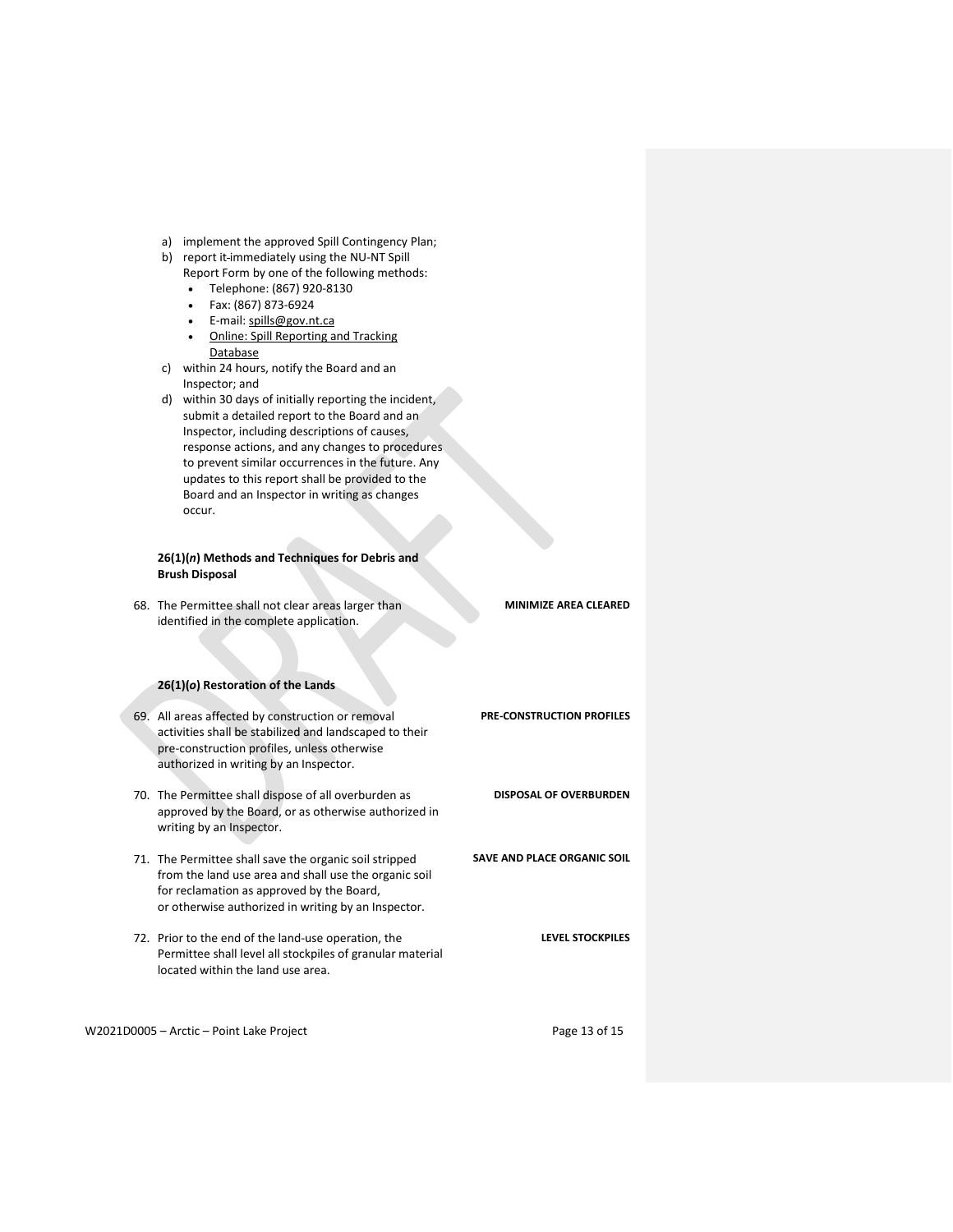| 73. Prior to the end of the land-use operation, the<br>Permittee shall complete all cleanup and restoration<br>of the lands used.                                                                                                                                                            | <b>FINAL CLEANUP AND</b><br><b>RESTORATION</b>   |
|----------------------------------------------------------------------------------------------------------------------------------------------------------------------------------------------------------------------------------------------------------------------------------------------|--------------------------------------------------|
| 74. Prior to the end of the land-use operation, the<br>Permittee shall prepare the site in such a manner as<br>to facilitate natural revegetation.                                                                                                                                           | <b>NATURAL VEGETATION</b>                        |
| 75. Prior to the end of the land-use operation, the<br>Permittee shall initiate active revegetation of<br>disturbed areas.                                                                                                                                                                   | <b>ACTIVE REVEGETATION</b>                       |
| 76. The Permittee shall carry out Progressive Reclamation<br>of disturbed areas as soon as it is practical to do so.                                                                                                                                                                         | PROGRESSIVE RECLAMATION                          |
| $26(1)(p)$ Display of Permits and Permit Numbers                                                                                                                                                                                                                                             |                                                  |
| 77. The Permittee shall display a copy of this Permit in<br>each campsite established to carry out this land-use<br>operation.                                                                                                                                                               | <b>DISPLAY PERMIT</b>                            |
| 78. The Permittee shall keep a copy of this Permit on<br>hand at all times during this land-use operation.                                                                                                                                                                                   | <b>COPY OF PERMIT</b>                            |
| $26(1)(q)$ Biological and Physical Protection of the<br>Land                                                                                                                                                                                                                                 |                                                  |
| 79. If nesting areas are encountered during the course of<br>operations, the Permittee shall minimize all activity so<br>as to not disturb them.                                                                                                                                             | <b>MIGRATORY BIRD</b><br><b>NEST DISTURBANCE</b> |
| 80. If any plan is not approved by the Board, the<br>Permittee shall revise the plan according to the<br>Board's direction and re-submit it to the Board for<br>approval.                                                                                                                    | <b>RESUBMIT PLAN</b>                             |
| 81. The Permittee shall comply with the Engagement<br>Plan, once approved, and shall annually review the<br>plan and make any necessary revisions to reflect<br>changes in operations or as directed by the Board.<br>Revisions to the plan shall be submitted to the Board<br>for approval. | <b>ENGAGEMENT PLAN</b>                           |

W2021D0005 - Arctic - Point Lake Project example that the control of 15